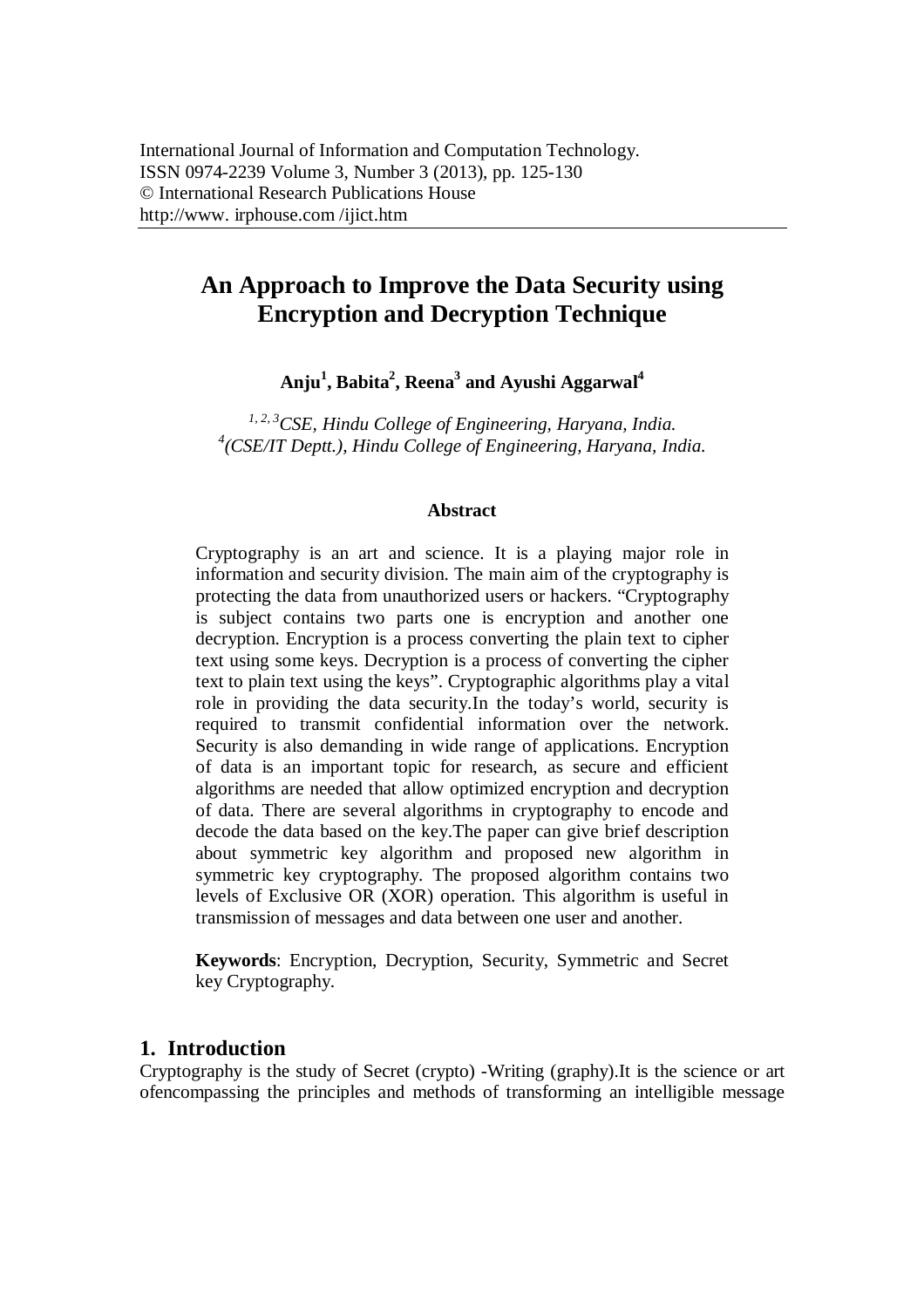intoone that is intelligible and then transforming the message back to its original form [4][8]. As thefield of cryptography has advanced; cryptography today is assumed as the study oftechniques and applications of securing the integrity and authenticity of transfer ofinformation under difficult circumstances.Today's cryptography is more than encryption and decryption. Authentication is asfundamentally a part of our lives as privacy.[3]The Author use authentication throughout oureveryday lives when The Author sign our name to some document and for instance and , as The Author move to world where our decisions and agreements are communicated electronically, The Author need to have electronic techniques for providing authentication. Cryptography providesmechanisms for such procedures.A digital signature binds a document to the possessor of a particular key, while a digitaltimestamp binds a document to its creation of a particular time. These cryptographicmechanisms can be used to control access to shared disk drive, a high securityinstallation, or a pay-per-view TV channel. The field of cryptography encompassesother uses as well. With just a few basic cryptographic tools[13], it is possible to buildelaborate schemes and protocols that allow us to pay using electronic money, to prove The Author know certain information without revealing the information itself, and to share quantityin such a way that a subset of the shares can reconstruct the set[12][15]. While moderncryptography is growing increasingly diverse, cryptography is fundamentally based onproblems that are difficult to solve. A problem may be difficult because its solutionrequires some secret knowledge such as decrypting an encrypted message or signingsome digital document.

# **2. Proposed Algorithm**

It includes two parts:

- 1. Encryption Algorithm
- 2. Decryption Algorithm

### **Encryption Algorithm**

- **Step1:** Input the key randomly.
- **Step2:** Convert the key to 16-bit binary format.
- **Step3:** Construct the list for the prime no. then convert each number to the 16-bit binary format.
- **Step4:** XOR the binary values of key and prime number.
- **Step5:** Pick the characters one by one from the whole Data(Plain Text).
- **Step6:** Convert the characters one by one to 16-bit binary format.
- **Step7:** XOR the step4 resultant and Step5 resultant.
- **Step8:** Result produced in step7 is divided in two parts including each of 8-bit value.
- **Step9:** Put the decimal values for each 8-bit value and convert each value to Text format.
- **Step10:** finally, cipher text is generated.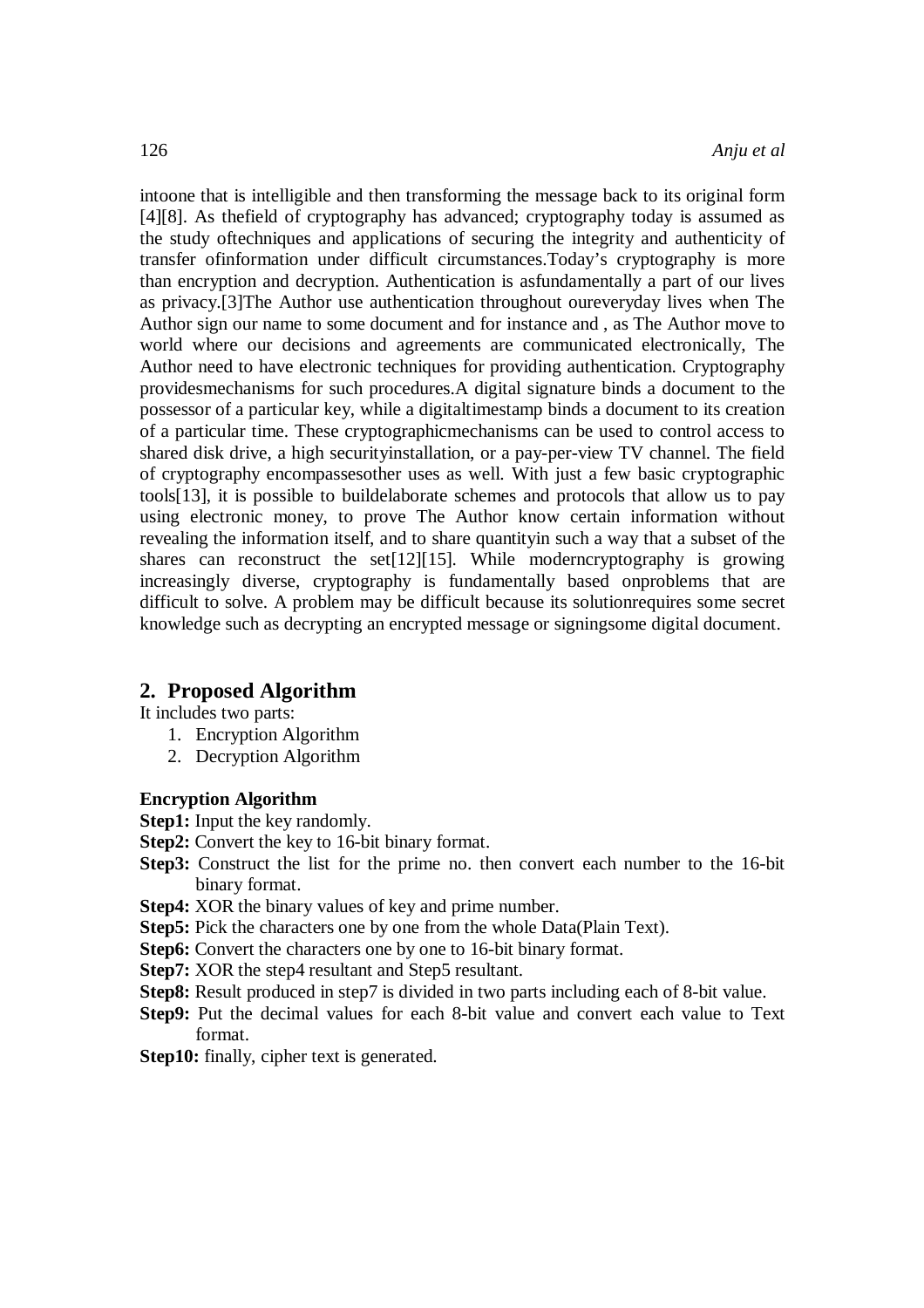#### **Decryption Algorithm**

- **Step1:** Convert the decimal values of cipher text into binary format selecting one by one.
- **Step2:** Convert the cipher text to 16-bit binary format.
- **Step3:** Construct the list for the prime no. then convert each number to the 16-bit binary format.
- **Step4:** XOR the binary values of Cipher Text and prime number.
- **Step5:** Enter the Key randomly.
- **Step6:** Convert it to the 16-bit binary format.
- **Step7:** XOR the step4 resultant and Step5 resultant.
- **Step8:** Result produced in step6 is converted into decimal value.
- **Step9:** Convert the decimal values to Text format.
- **Step10:** finally, Plain text is achieved.

# **3. Analysis of Algorithms**



**Fig. 1**: Running implementation of the algorithm in MATLAB.

### **4. Programming Environment**

**MATLAB**(**mat**rix **lab**oratory) 7.6.0.324(R2008a) is a numerical computing environment and fourth generation programming language developed by Mathworks, MATLAB allows matrix manipulations, plotting of functions and data, implementation of algorithms[3], creation of user interfaces, and interfacing with programs written in other languages, including C, C++, JAVA, Fortran. In 2004, MATLAB had around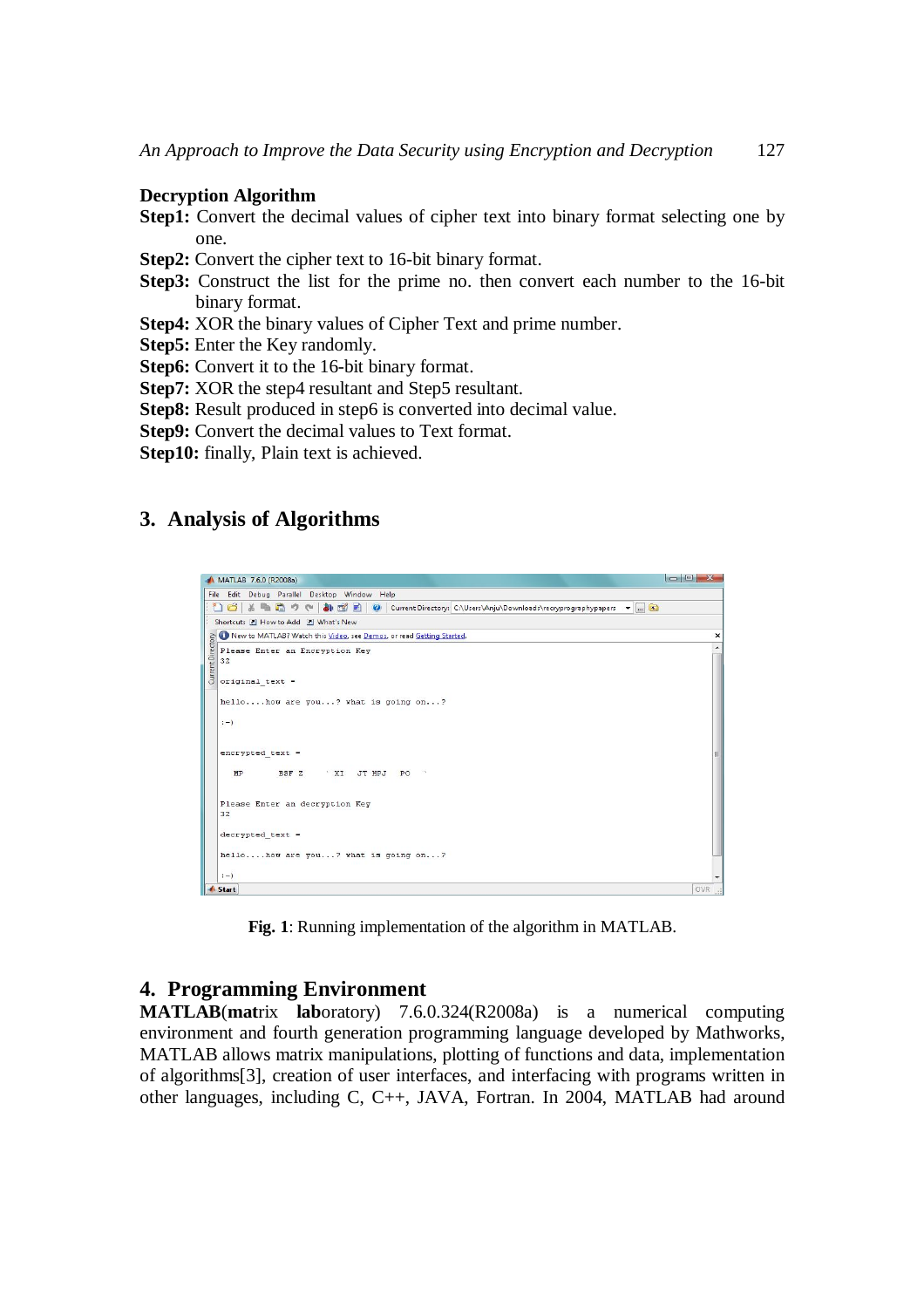one million users across industry and academia.MATLAB users come from various backgrounds of engineering, science, and economics. MATLAB is widely used in academic and research institutions as well as industrial enterprises. The MATLAB application is built around the MATLAB language, and most use of MATLAB involves typing MATLAB code into the Command Window (as an interactive mathematical shell), or executing text files containing MATLAB code and functions.

### **5. Conclusion**

Cryptography protects users by providing functionality for the encryption of data and authentication of other users. This technology lets the receiver of an electronic message verify the sender, ensures that a message can be read only by the intended person, and assures the recipient that a message has not be altered in transit.This paper describes the cryptographic concepts of symmetric key encryption [1].

Cryptography is a particularly interesting field because of the amount of work that is, by necessity, done in secret [1][2]. The irony is that today, secrecy is not the key to the goodness of a cryptographic algorithm.Regardless of the mathematical theory behind an algorithm, the best algorithms are those that are well known and welldocumented because they are also well-tested and well-studied. In fact, time is the only true test of good cryptography; any cryptographic scheme that stays in use year after year is most likely a good one. The strength of cryptography lies in the choice (and management) of the keys; longer keys will resist attack better than shorter keys.

### **References**

- [1] PritiV. Bhagat, KaustubhS.Satpute, Vikas R. Palekar, "*Reverse Encryption Algorithm: ATechnique for Encryption and Decryption*", IJLTET, VOL. 2 ISSUE 1, JAN. 2013
- [2] Cryptography and Network Security –By William Stallings, fifth edition.
- [3] Dhanraj, C. Nandini, and Mohd. Tajuddin "*An Enhanced Approach for Secret Key Algorithm based on Data Encryption Standard*" International Journal of Research and Reviews in Computer Science (IJRRCS) Vol. 2, No. 4, August 2011
- [4] www.wikipedia.org.
- [5] A Role-Based Trusted Network Provides Pervasive Security and Compliance interview with JayshreeUllal, senior VP of Cisco.
- [6] YanWang, Ming Hu, Timing Evaluation of known cryptographic Algorithm, International Conference on Computational Intelligence and security, 2009.
- [7] William stallings, Cryptography and NetworkSecurity:Principles & Practice II, second edition.
- [8] SuyashVerma, RajnishChoubey, Roopalisoni "*An Efficient Developed New Symmetric Key Cryptography Algorithm for Information Security*" International Journal of Emerging Technology and Advanced Engineering Volume 2, Issue 7, July 2012.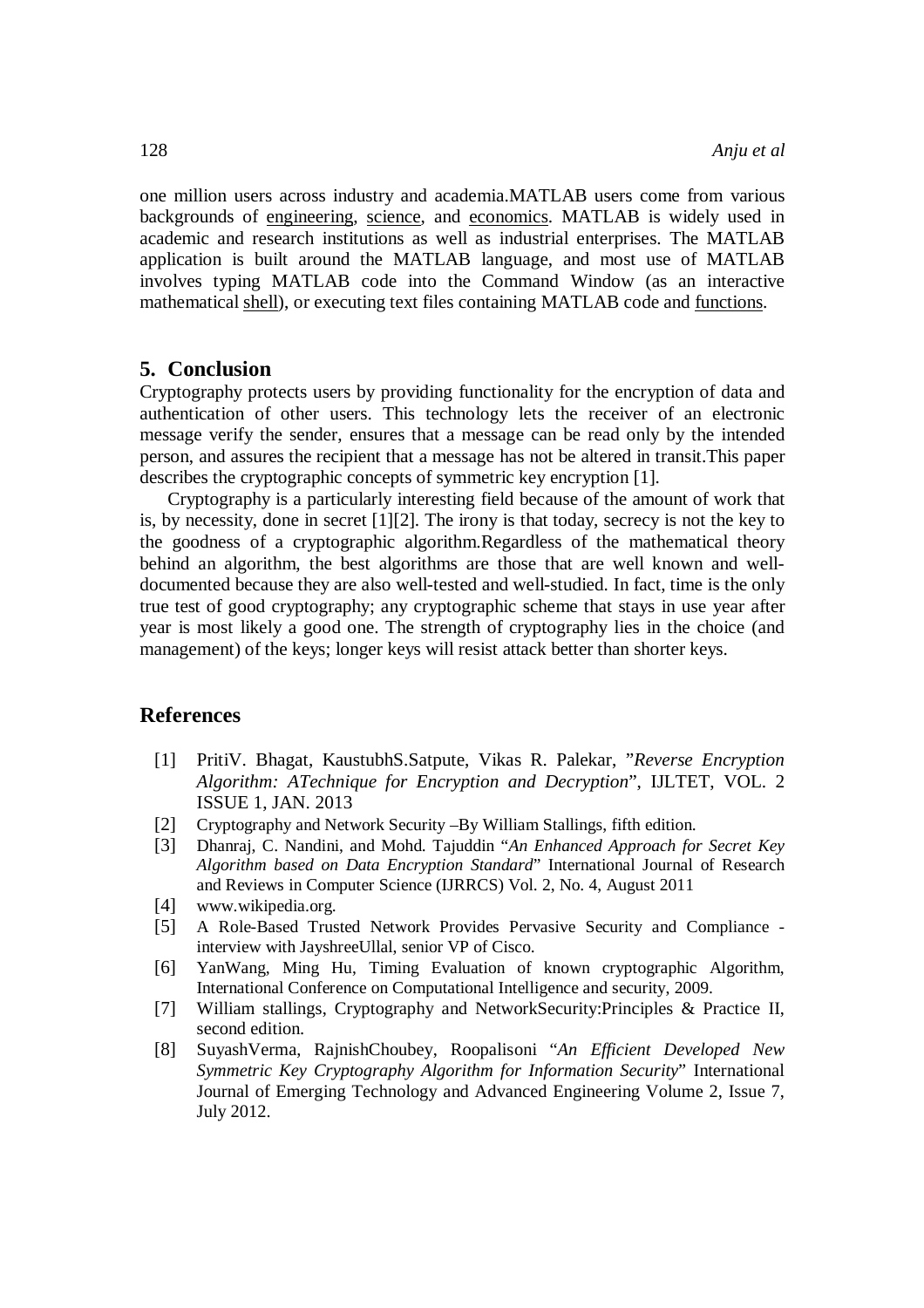- [9] AndrewS.Tanenbaum, "Computer Networks" forth edition, 2004.
- [10] Sarker, M.Z.H., Parvez, and M.S., "*A Cost Effective Symmetric Key Cryptographic Algorithm for Small Amount of Data*" IEEE International Conference, 2005, pp. 1-6
- [11] J. Freeman, R. Neely, and L. Megalo "*Developing Secure Systems: Issues and Solutions*". IEEE Journal of Computer and Communication, Vol. 89, PP. 36-45. 1998.
- [12] X. Lai and J. Massey, "*A proposal for a new block encryption stan-dard*, " inAdvances in Cryptology—EUROCRYPT, I. B. Damgård, Ed. Berlin, Germany: Springer-Verlag, 1990, vol. 473, Lecture Notes in Computer Science, pp. 389– 404.
- [13] SolangeGhernaouti-Hélie, David Simms, IgliTashi, "*Protecting information in a connected world:A Question of security and of confidence in security*", International Conference on Network based Information System, 2011.